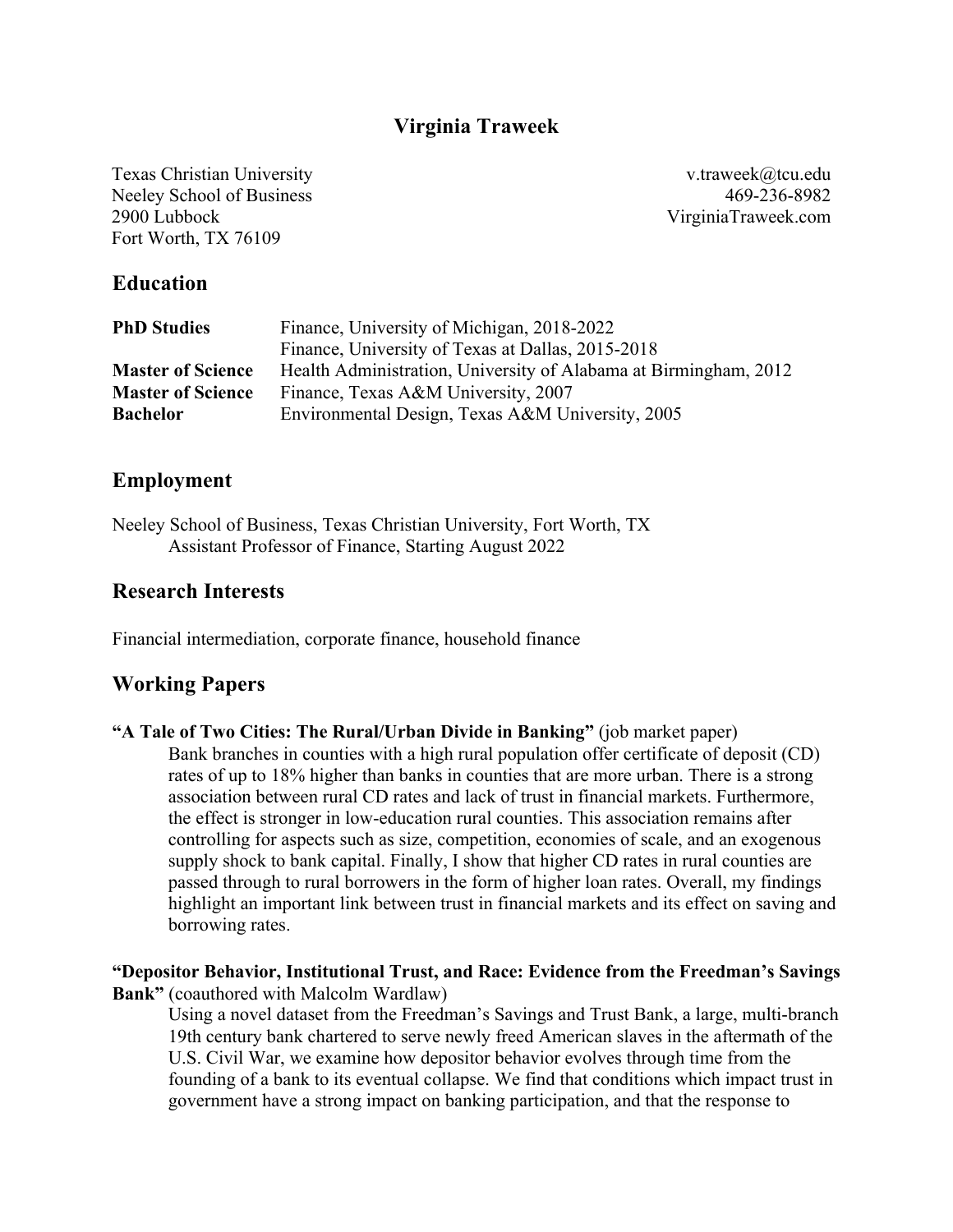financial panics is strongly influenced by local familiarity rather than the city-to-city transmission of information. Finally, we find the minority white account holders were twice as likely to close their account prior to the collapse than nonwhite account holders. Our results demonstrate how the inherent fragility of banks and bank-like institutions can disproportionately impact wealth accumulation in disenfranchised populations.

**"100 Years of Banking" (**coauthored with Amiyatosh Purnanandam and Taylor Begley) We collect a novel dataset of financial institution locations over 100 years for three states in the Midwest United States. Specifically, we uncover new facts and patterns in traditional lenders and shadow banks' presence, growth, and interactions throughout the 1900s. We demonstrate a sharp divide between rural and urban counties in access to finance, with rural counties having higher access to mainstream finance but lower access to shadow banks. We also find strong substitution across financial institutions driven by factors including changes in bank regulation. Our results demonstrate that shadow banking has a long history in the U.S. financial system rather than being a modern innovation.

## **Conference Presentations**

(includes conference presentations by co-authors)

- 2022 AFA
- 2021 SFS Cavalcade North America
- 2019 The Financial Intermediation Research Society
- 2019 Midwest Finance Association

# **Awards**

2021 Diversity Equity and Inclusion Research Award for "Depositor Behavior, Institutional Trust, and Race: Evidence from the Freedman's Savings Bank", Ross Business School

# **Professional Service**

Referee: Review of Finance

# **Teaching Experience**

TA - Finance and Society Class (MBA), University of Michigan, Spring 2021 Instructor - Financial Management (Undergrad), University of Michigan, Spring 2020 TA - Financial Management (Undergrad), University of Michigan, Fall 2017 TA – Financial Management (MBA) University of Texas at Dallas, Fall 2016 TA - Business Finance (Undergrad) University of Texas at Dallas, Fall 2015